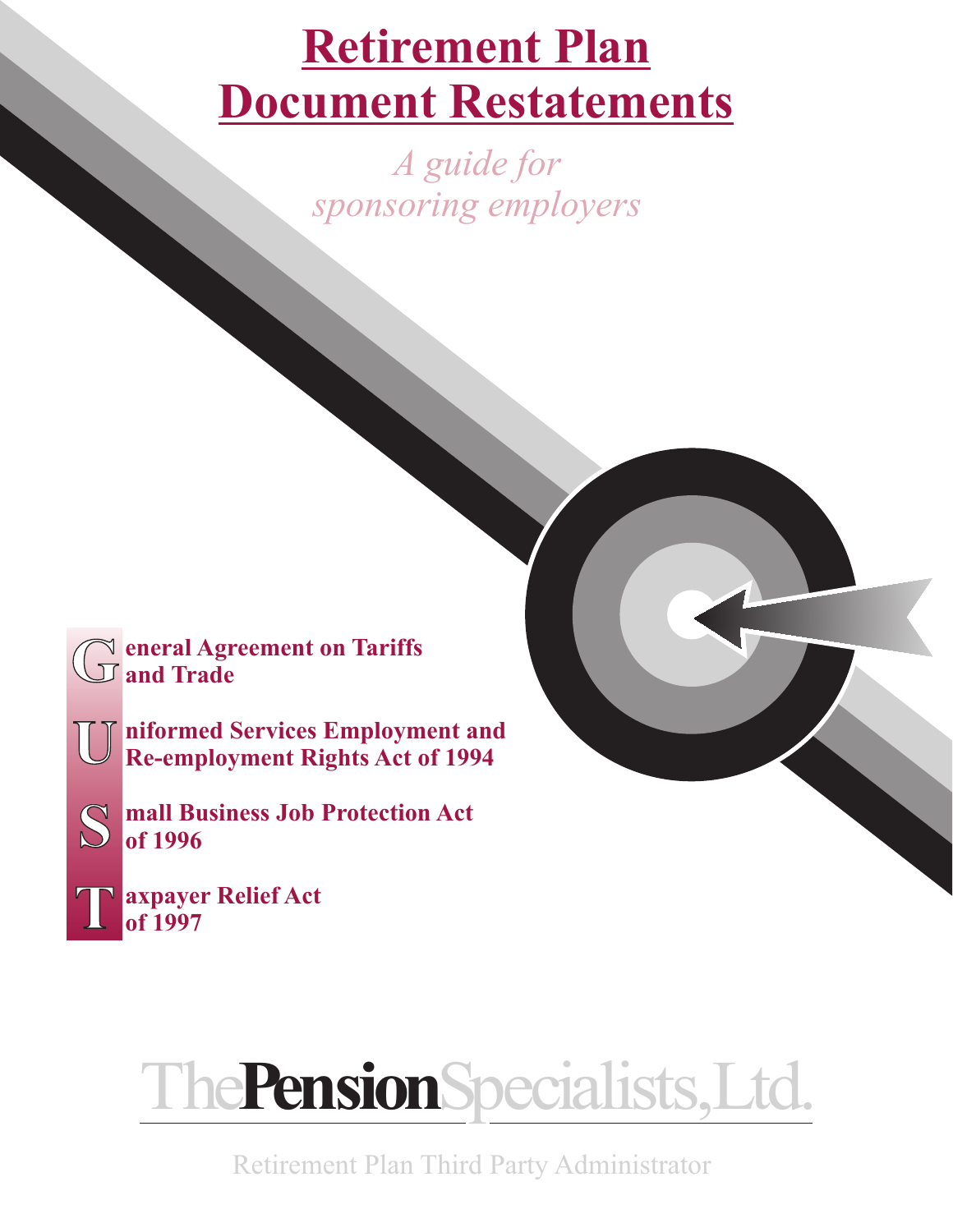## **Written By: Joel J. Radakovitz, President** Edited By: Anne Brannon, Director of Technical Consulting

## The Genesis Of Qualified Retirement Plans

Congress of The United States of America. Chapter 26 of the U.S. Code entitled Internal Revenue Code contains the Chapters, Sub-Chapters, Sections and Paragraphs, etc. The title of Sub-chapter D in Subtitle A, Chapter 1, is Deferred Compensation Plans . Sub-Chapter D consists of sections 401 through 457. Employer Sponsored Qualified Retirement Plans are an elective income tax benefit brought into being by an act of the definitions and rules governing Qualified Retirement Plans. The Internal Revenue Code breaks down into Parts,

popular type of 401(a) Plan is the  $401(k)$  Plan. Qualified Retirement Plans were created to fill a need of the U.S. social For example, all for-profit private-employer sponsored Qualified Retirement Plans are 401(a) Plans. The most system. These tax-favored plans motivate workers and employers to accumulate the savings needed to support the worker during retirement. They also provide significant tax benefits for both employers and employees, such as:

- Reduction of employer employment taxes and worker's compensation premiums
- Employer deductibility of contributions
- Reduction of employee employment taxes
- Tax deferred savings for employees
- Tax deferred investment growth, and
- Tax favored distributions (lower tax rates)

In many instances the Qualified Retirement Plan results not only in tax deferral but also in tax elimination. If at any time a Qualified Retirement Plan fails to comply with the laws of the Internal Revenue Code, then the plan loses its tax-qualified status. If this occurs, then all tax advantages are lost. The disqualification may be retroactive causing previously avoided taxes and possible penalties to become immediately due and payable.

An employer enters into several agreements when establishing a Qualified Retirement Plan. These agreements are with:

- The Internal Revenue Service, which administers and monitors compliance of your plan document
- Your employees, who are granted rights, and who may turn to the Department of Labor or the courts if they feel those rights have been violated
- The Plan's Trustee who is bound to act solely in the benefit of the Plan Participants and their Beneficiaries
- The ERISA Plan Administrator who is obligated to administer the plan in compliance with the plan document, and the IRS and DOL rules. Usually, the employer acts as its own ERISA administrator and contracts a third party such as The Pension Specialists, Ltd., to advise and assist is these compliance duties.

There are two basic requirements for a qualified retirement plan to remain "qualified":

- Form: There must be a written plan document, which must be established under qualified plan tax laws. This **document must be revised when laws change.**
- Substance: The plan must also be operated in accordance with both the plan document and qualified plan laws. In qualified plan law, there is not a "substance over form" standard. An IRS audit of a qualified plan will include a document review. If the IRS finds the document deficient, then the plan is not qualified.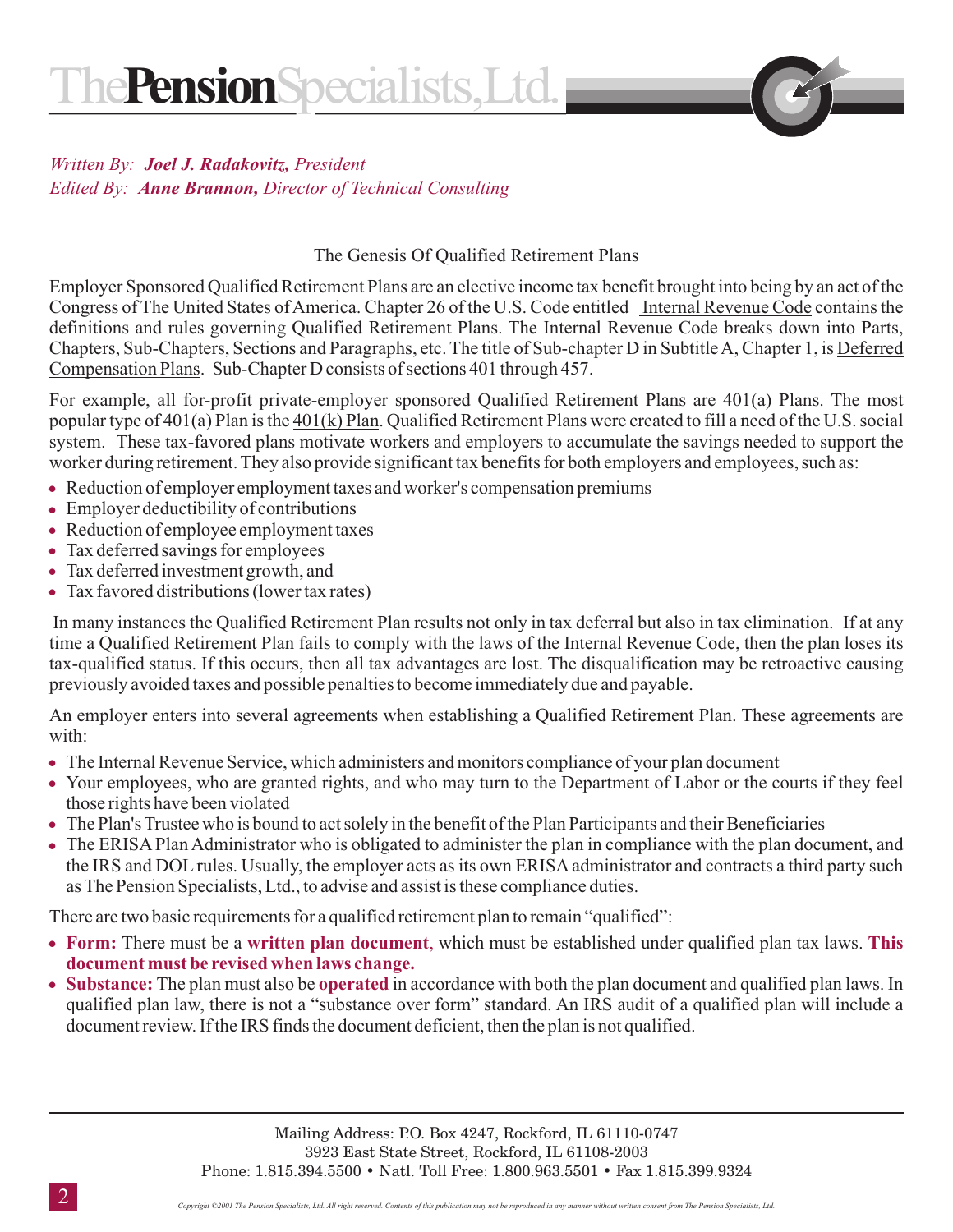| <b>Introduction</b>                                                      | Since 1993, Congress has passed several<br>tax acts affecting qualified retirement<br>plans. These laws require that all<br>retirement plans must be rewritten<br>entirely or "restated". Many of these<br>legal changes are advantageous to<br>employers maintaining a retirement<br>plan. However, with the benefit of law<br>changes comes the burden of having to<br>incorporate the law changes into your<br>retirement plan document. Your plan<br>may also need to be redesigned to make<br>certain it continues to meet your needs.<br>For your car to run smooth, change the<br>oil the earlier of 3,000 miles or three<br>months. To keep your qualified plan<br>document in compliance, restate your<br>plan the earlier of:<br>• Having adopted a major amendment<br>• Having adopted five minor<br>amendments<br>• At least every five years or when the<br>IRS requires plan document<br>revisions. | The act of re-writing a plan document is<br>referred to as a "document restatement."<br>A plan document that has been re-<br>written is described as having been<br>"restated." The legal deadline that the<br>IRS has provided for the plans to be<br>amended will be coming up soon.<br>This booklet explains the plan<br>restatement process. Your qualified<br>retirement plan is still the best way to<br>save money on taxes and provide<br>retirement income for your employees.<br>It is also an excellent way to attract and<br>retain good employees.<br>The Pension Specialists, Ltd. recognizes<br>that you are not an expert in retirement<br>plans. This explanation is designed to<br>answer your questions on this<br>"restatement" process. However, if you<br>have further questions, please contact<br>us. |
|--------------------------------------------------------------------------|-------------------------------------------------------------------------------------------------------------------------------------------------------------------------------------------------------------------------------------------------------------------------------------------------------------------------------------------------------------------------------------------------------------------------------------------------------------------------------------------------------------------------------------------------------------------------------------------------------------------------------------------------------------------------------------------------------------------------------------------------------------------------------------------------------------------------------------------------------------------------------------------------------------------|-------------------------------------------------------------------------------------------------------------------------------------------------------------------------------------------------------------------------------------------------------------------------------------------------------------------------------------------------------------------------------------------------------------------------------------------------------------------------------------------------------------------------------------------------------------------------------------------------------------------------------------------------------------------------------------------------------------------------------------------------------------------------------------------------------------------------------|
| What new laws affect my<br>qualified retirement<br>plan?                 | Several new laws affecting qualified<br>retirement plans have been passed by<br>Congress, since 1993.                                                                                                                                                                                                                                                                                                                                                                                                                                                                                                                                                                                                                                                                                                                                                                                                             | These laws are collectively referred to<br>using the acronym "GUST" law<br>changes.                                                                                                                                                                                                                                                                                                                                                                                                                                                                                                                                                                                                                                                                                                                                           |
|                                                                          | These include:<br>• General Agreement on Tariffs and<br>Trade<br>• Uniformed Services Employment<br>and Re-employment Rights Act of<br>1994<br>• Small Business Job Protection Act of<br>1996<br>• Taxpayer Relief Act of 1997.                                                                                                                                                                                                                                                                                                                                                                                                                                                                                                                                                                                                                                                                                   | Although some of these laws were<br>applied to your plan as early as 1994, the<br>IRS has set a deadline for retirement<br>plans to be amended to comply with all<br>the "GUST" changes. Your new plan<br>document will be referred to as your<br>"GUST" restatement.                                                                                                                                                                                                                                                                                                                                                                                                                                                                                                                                                         |
| <i>Are all retirement plans</i><br><i>impacted by these new</i><br>laws? | All retirement plans will need to<br>Yes!<br>be restated.                                                                                                                                                                                                                                                                                                                                                                                                                                                                                                                                                                                                                                                                                                                                                                                                                                                         | • Non-Safe Harbor 401(k) Plans<br>• Employee Stock Ownership Plans<br>• ERISA403(b) Plans<br>• Money Purchase Pension Plans<br>• Target Benefit Pension Plans<br>• Defined Benefit Pension Plans.                                                                                                                                                                                                                                                                                                                                                                                                                                                                                                                                                                                                                             |
|                                                                          | Types of plans include:<br>• Profit-sharing Plans<br>• Safe Harbor 401(k) Plans                                                                                                                                                                                                                                                                                                                                                                                                                                                                                                                                                                                                                                                                                                                                                                                                                                   |                                                                                                                                                                                                                                                                                                                                                                                                                                                                                                                                                                                                                                                                                                                                                                                                                               |
| Must my plan be                                                          | Yes! Sponsors must maintain the plan                                                                                                                                                                                                                                                                                                                                                                                                                                                                                                                                                                                                                                                                                                                                                                                                                                                                              | that it is a restatement and must include                                                                                                                                                                                                                                                                                                                                                                                                                                                                                                                                                                                                                                                                                                                                                                                     |

that it is a restatement and must include both the original effective date of the plan and the effective date of the restatement. The restated document must include all operational provisions that were used to administer the Plan during the period covered by the restated document, and include all the "GUST" changes from 1994 to 2000.

**Yes!** Sponsors must maintain the plan document as a single document. Sponsors must re-write (overhaul) their plan document after either a single major amendment or five minor amendments. The plan document must also be rewritten if numerous tax laws have been changed and the IRS mandates a rewriting. Each restatement must indicate

*restated?*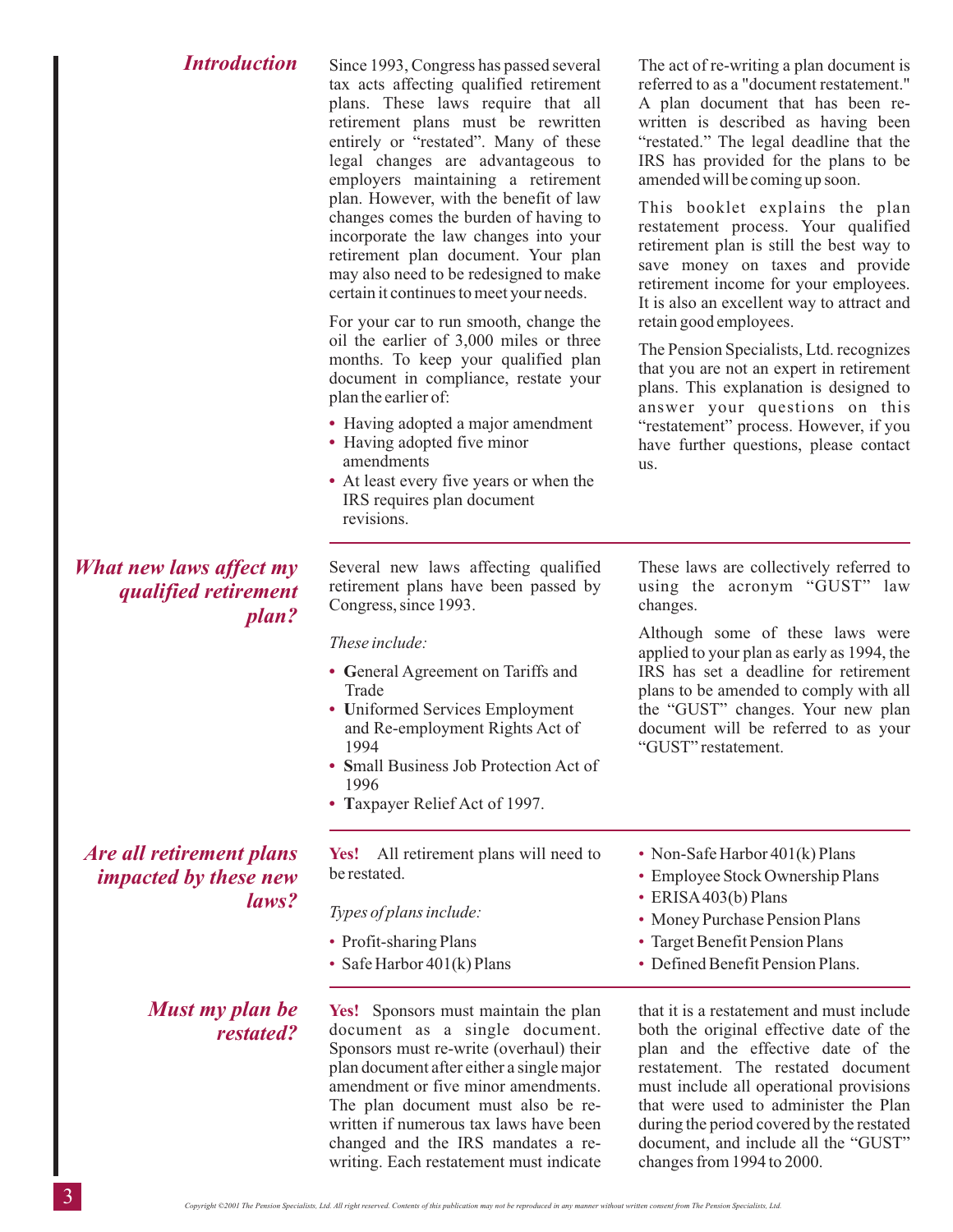*What is the deadline for my retirement plan to be restated?*

*If I am using an IRS approved prototype, am I assured my plan is qualified?* The "GUST remedial amendment period" for the IRS mandated restatement was scheduled for 1999 but was moved to 2001 by the IRS. Year 2001 restatements will contain tax law changes enacted from 1994 through 2000. Year 2001 restatements must be signed before the last day of the plan year beginning in 2001.

The IRS has yet not issued "Determination Letters" on new 2001 prototype plan documents. We expect IRS prototype determination letters by April of 2001. The Pension Specialists, Ltd. will then begin preparing 2001 Restatements for clients.

**No!** If the plan sponsor improperly completes the prototype adoption agreement, then the plan will be deficient and would be disqualified upon an IRS audit. We will submit your completed 2001 restatement to the IRS for a determination letter specific for your plan. The IRS issues individual determination letters based upon your plan's operational provisions. 2001 Restatements must be submitted to the IRS for a determination letter before two and one half months after the end of the restatement deadline.

*Example 1: A calendar year plan must be restated and signed before December 31, 2001.*

*Example 2: A June 30 fiscal year end plan must be restated and signed by June 30, 2002.*

*Example: A June 30 fiscal year end plan, restated by June 30, 2002, must be submitted to the IRS by September 15, 2002.*

## *Must a plan that is terminated or "frozen" or in the process of terminating be restated?*

**Yes!** The IRS requires that the plan document of a plan that is terminating operation must be restated for the "GUST" changes. If not, then the plan will be considered disqualified at the time it is terminated and liquidated. In this event, the distributions to participants would not be qualified distributions. They would not be eligible for rollover to individual retirement accounts but instead would be fully taxable when received by the participants.A10% penalty would apply to those under age 59 ½.

*Example: One of our long-term clients died on January 9, 1999. He was the sole participant. His estate must restate the plan document before the plan is terminated and liquidated.*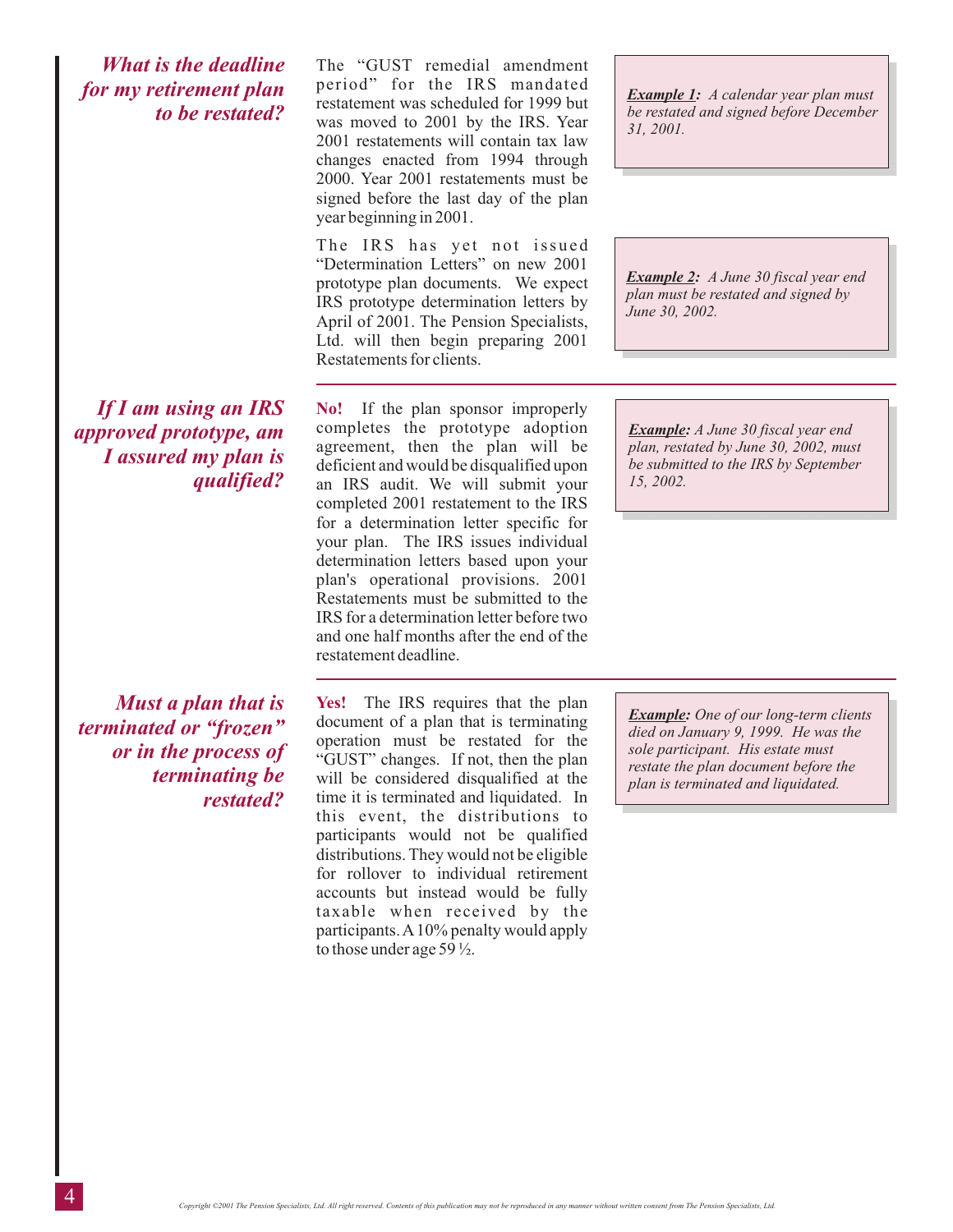*What happens if my plan is not restated by the deadline date?* If you fail to meet the IRS deadline for restating your plan, the IRS can disqualify your plan. This means that the plan might lose its tax advantages, such as the company's tax deduction, and tax deferral for your employees.

The lack of compliance need not be egregious or intentional. The restatement must be drafted and signed by the restatement deadline. Signing a properly drafted document restatement even one day late will disqualify the document and the plan.

Document maintenance is clearly a matter of form over substance. Improper document maintenance means being at the mercy of the IRS. The document must be maintained without exception!

If your plan is not restated by the IRS deadline, you can avoid plan disqualification by correcting the plan under an IRS correction program. However, in addition to restating your plan, the IRS will charge an additional correction fee.

In publications of our industry we read about businesses that are taxed and fined for failing to maintain their plan documents.

*Should I consider any plan design changes when my plan is restated?*

*Will I need to give the plan participants a new Summary Plan Description (SPD)?*

Yes! This is an opportune time to think about other changes you might like to have in your plan design.

Often times, plan sponsors don't take the time to review the plan provisions and are then surprised or disappointed at a later date when they find they either missed an opportunity or have a problem. One of the primary ways that The Pension Specialists, Ltd. differentiates itself from competitors is through its document design and review services. Unfortunately many businesses take document maintenance for granted. They assume their plan provider is handling everything. They

**Yes!** A new SPD must be prepared when your plan is restated, and a copy given to all plan participants. The Pension Specialists, Ltd. will prepare your new SPD and other necessary documents when the plan restatement is done.

*Example: The IRS discovered in an audit that an employer had executed its 1994 restatement seven weeks late. The plan document and plan operation were proper, but because the signing deadline was missed, the taxes and penalties could exceed \$750,000.*

*Example: We recently accepted two new clients. We discovered their plan documents to be out of compliance. We took them through the IRS Voluntary Compliance Resolution Program (VCR). This is an IRS program for plan sponsors with deficient documents. These plans were properly administered, but they were improperly documented. The IRS has found this very profitable. These plans each had about \$300,000 in assets, and the cost of VCR was nearly \$20,000 each. Had they not voluntarily entered VCR and the IRS discovered the deficiency in a plan audit, the taxes and penalties could have been \$120,000.*

think it is a simple task and place little value on the service. They view their plan document as an insurance policy not as a legal commitment to their employees. They often allow insurance agents, investment brokers or bankers to complete the plan document and trust that everything is right. We find that many clients have never read or reviewed their document. We encourage you to take the time to review the plan with us provision by provision to assure that you have the provisions that best suit your needs.